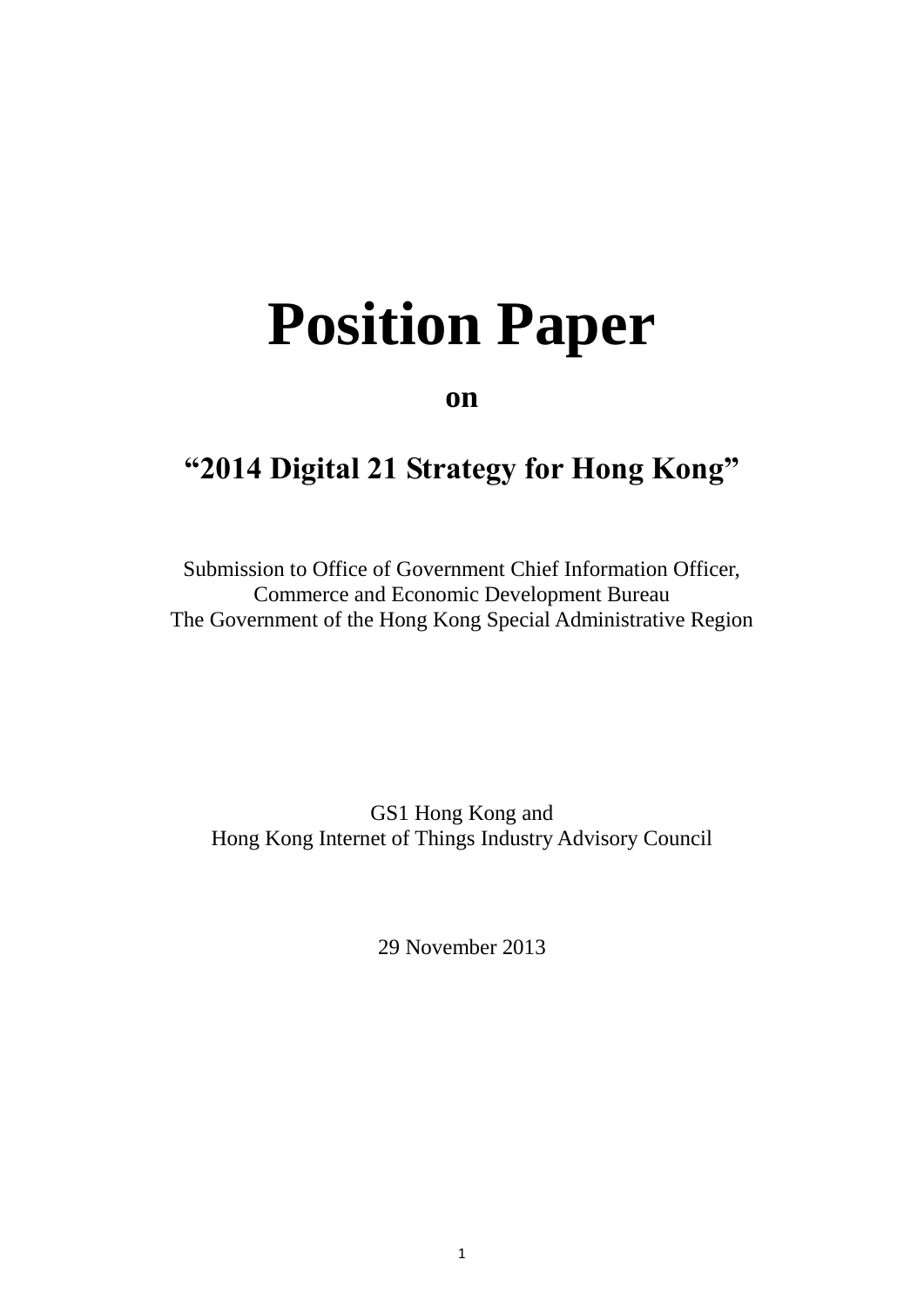# **Foreword**

The Office of the Government Chief Information Officer (OGCIO) has publicized the 2014 Digital 21 Strategy (named "Strategy" below) with the theme "Smarter Hong Kong, Smarter Living" in mid-September 2013, and is now consolidating feedback from the ICT industry for the betterment of Hong Kong.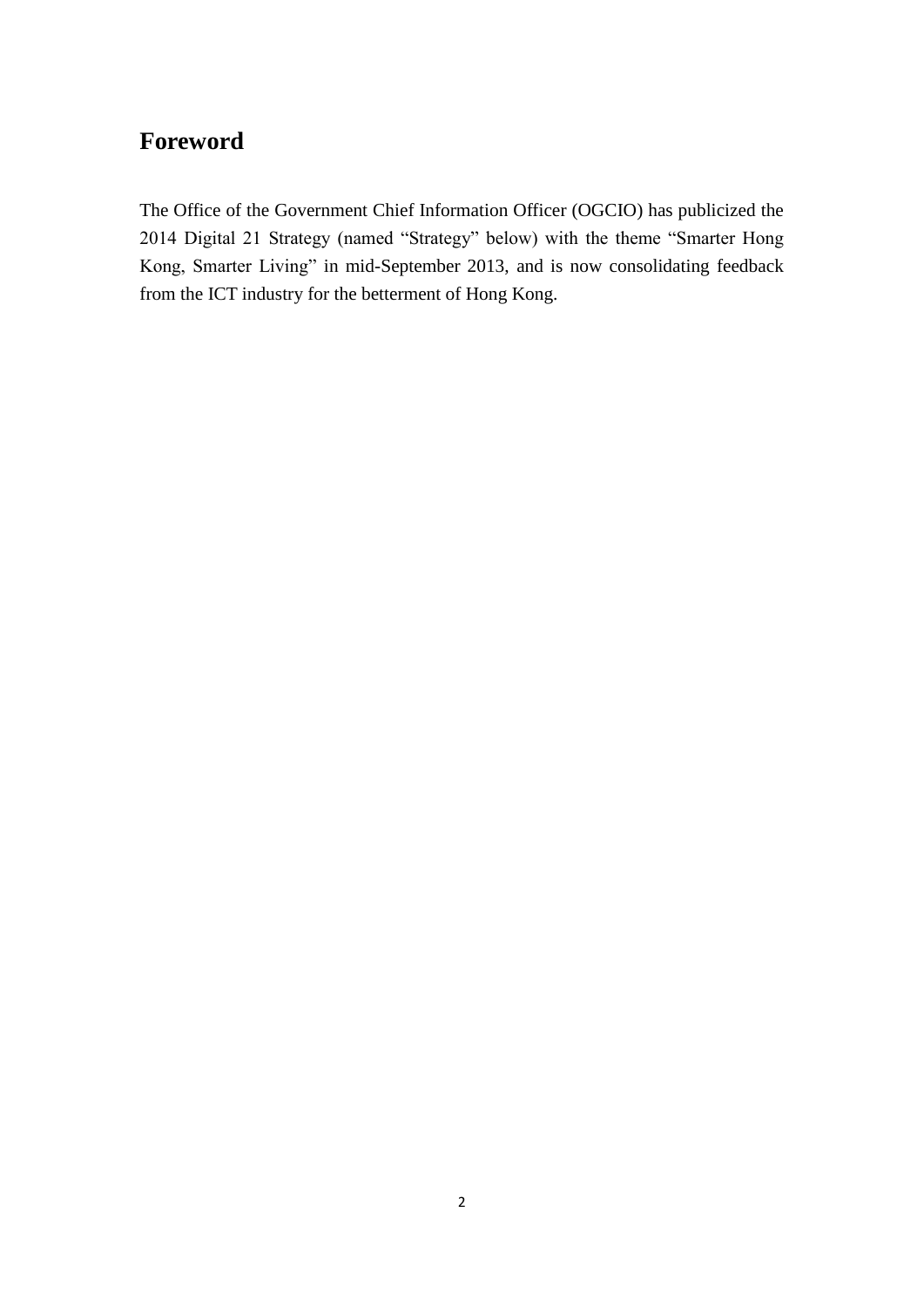## **Inquiries about this Position Paper**

GS1 Hong Kong welcomes comment on this position paper. Feedback and inquiries about any aspect of this document may be directed to:

The Secretariat GS1 Hong Kong & Hong Kong Internet of Things Industry Advisory Council 22/F OTB Building 160 Gloucester Road Wanchai Hong Kong

<span id="page-2-0"></span>Email: christasuc@gs1hk.org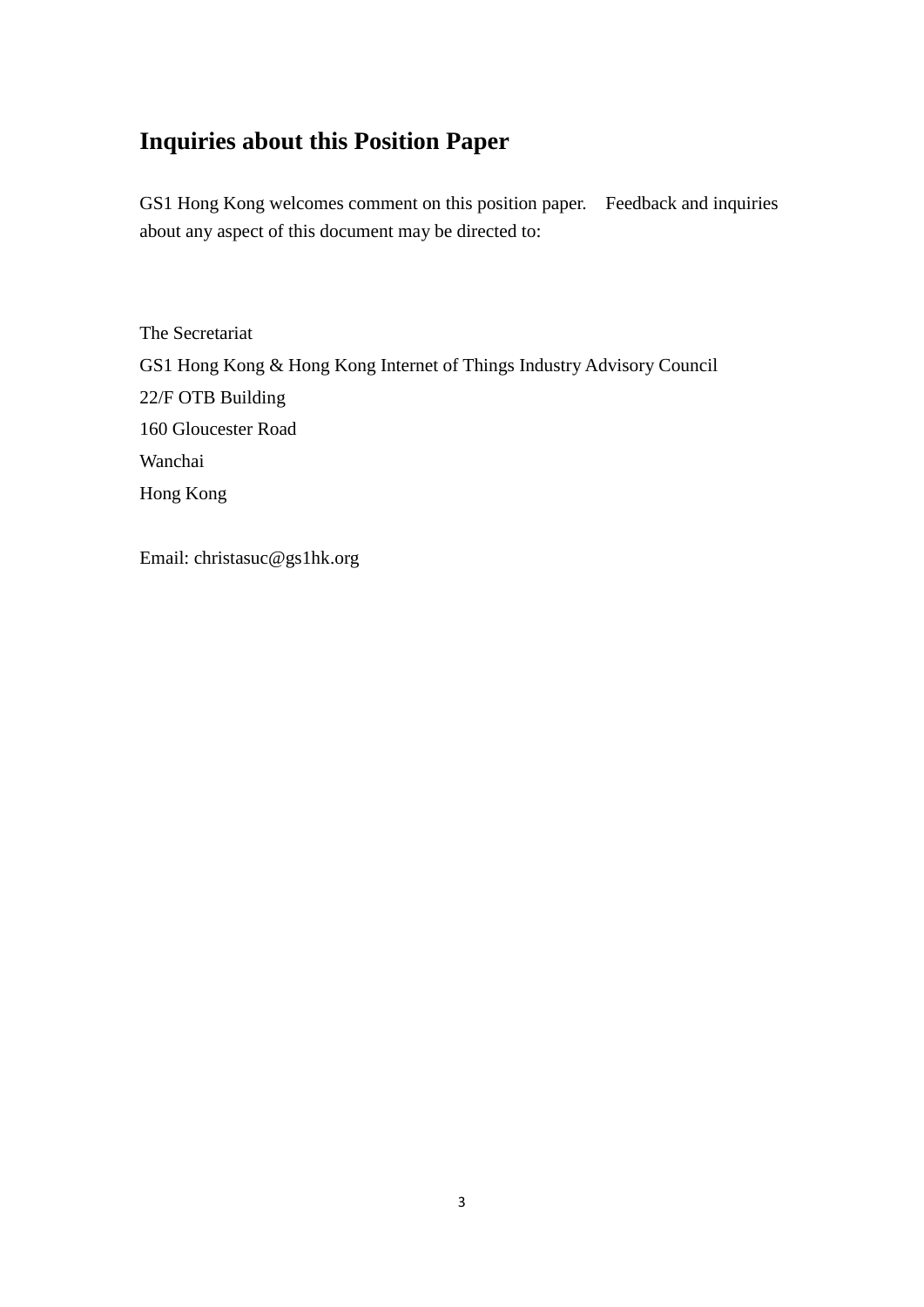# **Contents**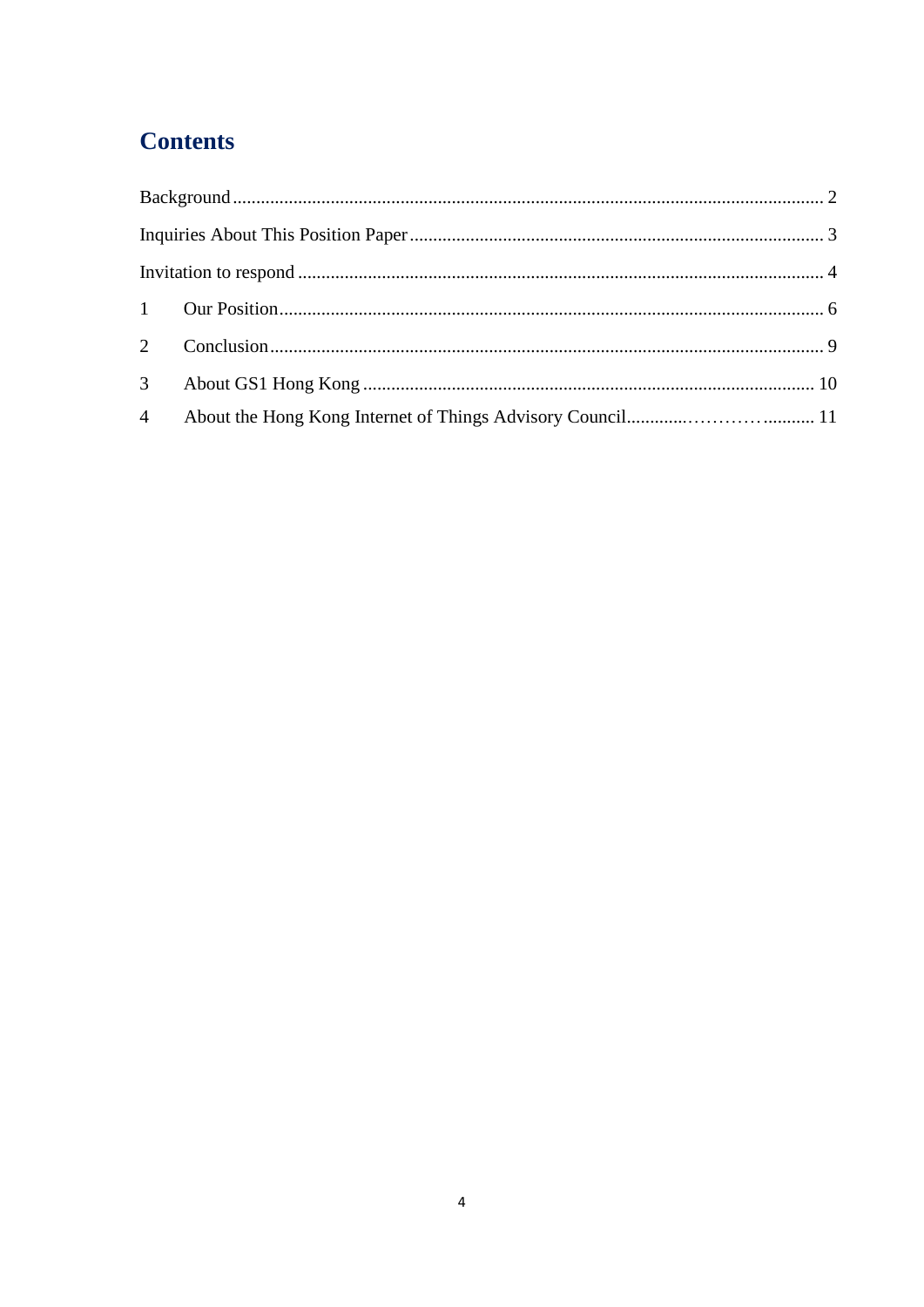## **Our Position**

GS1 Hong Kong and the Hong Kong Internet of Things (named "IOT" below) Industry Advisory Council support the overall Strategy and the four strategic thrusts as listed. We have agreed and come up with the following suggestions in which we think would help perfect the proposed Strategy and bring more values to Hong Kong.

#### **1) Facilitate industry-specific adoption of ICT, driving towards a smarter city**

The 2014 Digital 21 Strategy has spelt out the importance of public adoption of technologies with various initiatives such as public WIFI and Digital ID. However, we would further suggest facilitating industry-specific adoption of ICT in areas such as e-Health, e-Library and e-Transportation, etc., so that Hong Kong can excel to a smarter city for living.

#### **2) Establish "ICT Adoption Fund" to assist local SMEs**

Since over 90% of Hong Kong's business entities are SMEs who lack of resources to adopt new technologies to enhance their business operations and efficiencies, we would suggest the government to establish an ICT Adoption Fund to subsidize such initiatives, so that the overall productivity and competitiveness of Hong Kong business sector, especially for SMEs, can be enhanced.

Neighboring countries such as Singapore and Taiwan have similar government programs to accelerate business adoption using technologies. It will not only help to create an eco-system amongst the ICT business entities, but also attract young talents to work in the industry.

*Note: GS1 Hong Kong, together with Communication Association Hong Kong (CAHK) and Hong Kong Computer Society (HKCS), jointly submitted a proposal to recommend the government to establish a Technology Adoption Fund in March 2010. For details, please refer to attached document for reference.*

#### **3) Promote IOT adoption in Hong Kong**

Despite Hong Kong is the Asian trading and logistics hub; we are facing keen competitions from our neighboring countries. In order to strengthen our position in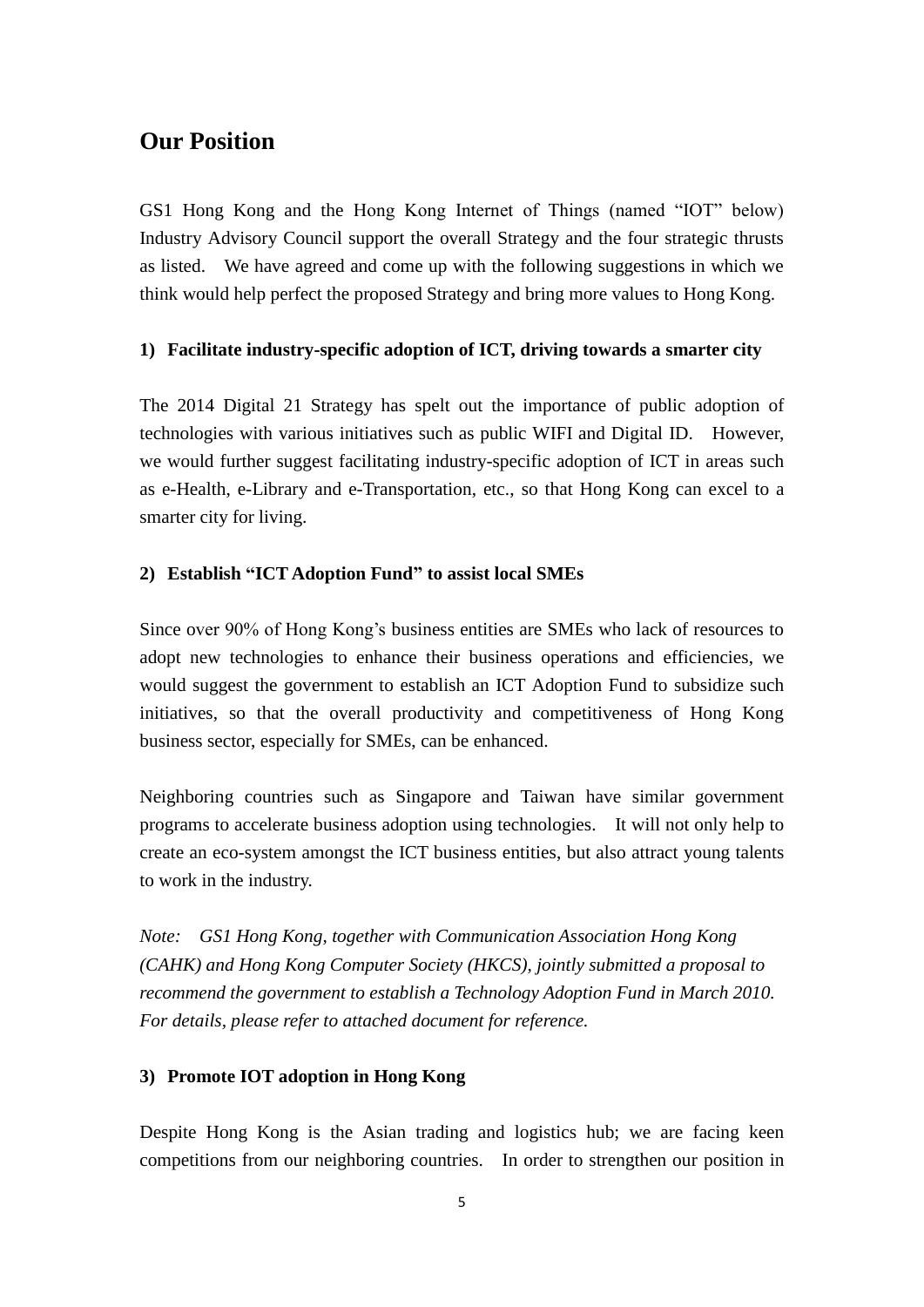the Asia Pacific region and enhance our competitiveness, the HK IOT Industry Advisory Council is committed to promote IOT and drive IOT adoption in Hong Kong. We wish to explore collaboration opportunities with the government on the following initiatives:

#### Hong Kong IOT Award

We have agreed to transform the Hong Kong RFID Award (which GS1 Hong Kong has been hosting for 6 years) into IOT Award in 2014, in order to extend the scope and to recognize local IOT implementation and innovative technology development while the awards also support ICT talent development as human capital component to the continuous growth of ICT industry.

#### IOT Maturity Model

The Board is working on an IOT Maturity Model to measure the maturity of individual companies for both end users and ICT technology companies in terms of IOT adoption and product development.

 Hong Kong Internet of Things Centre of Excellence (name as "HK IOT Centre" below)

With the support from Innovation and Technology Commission, HKSAR Government and the Hong Kong Science and Technology Parks Corporation, GS1 Hong Kong is operating the HK IOT Centre as a centre of excellence to showcase IOT applications in various industries and daily life to realize Smarter Business, Better Life.

## **4) Leveraging ICT collaboration to enhance e-Commerce and facilitate the flow of goods into Mainland China and enhance e-Commerce**

We appreciate government's effort and support to leverage global Barcode as product identifiers in resonance to the recent CEPA 10, which stated that global Barcode would help enhance supply chain efficiencies, enable product traceability, authentication and mobile commerce. All these will boost "Hong Kong Authentic Brands" for mainland consumers, thus increasing business opportunities for Hong Kong.

Nonetheless, e-Commerce needs to be complemented by effective physical goods flow across HK-China border. At present, there are many regulations imposed by mainland authorities, e.g. CIQ quarantine and inspection, product labeling law that inhibit the growth of e-Commerce. .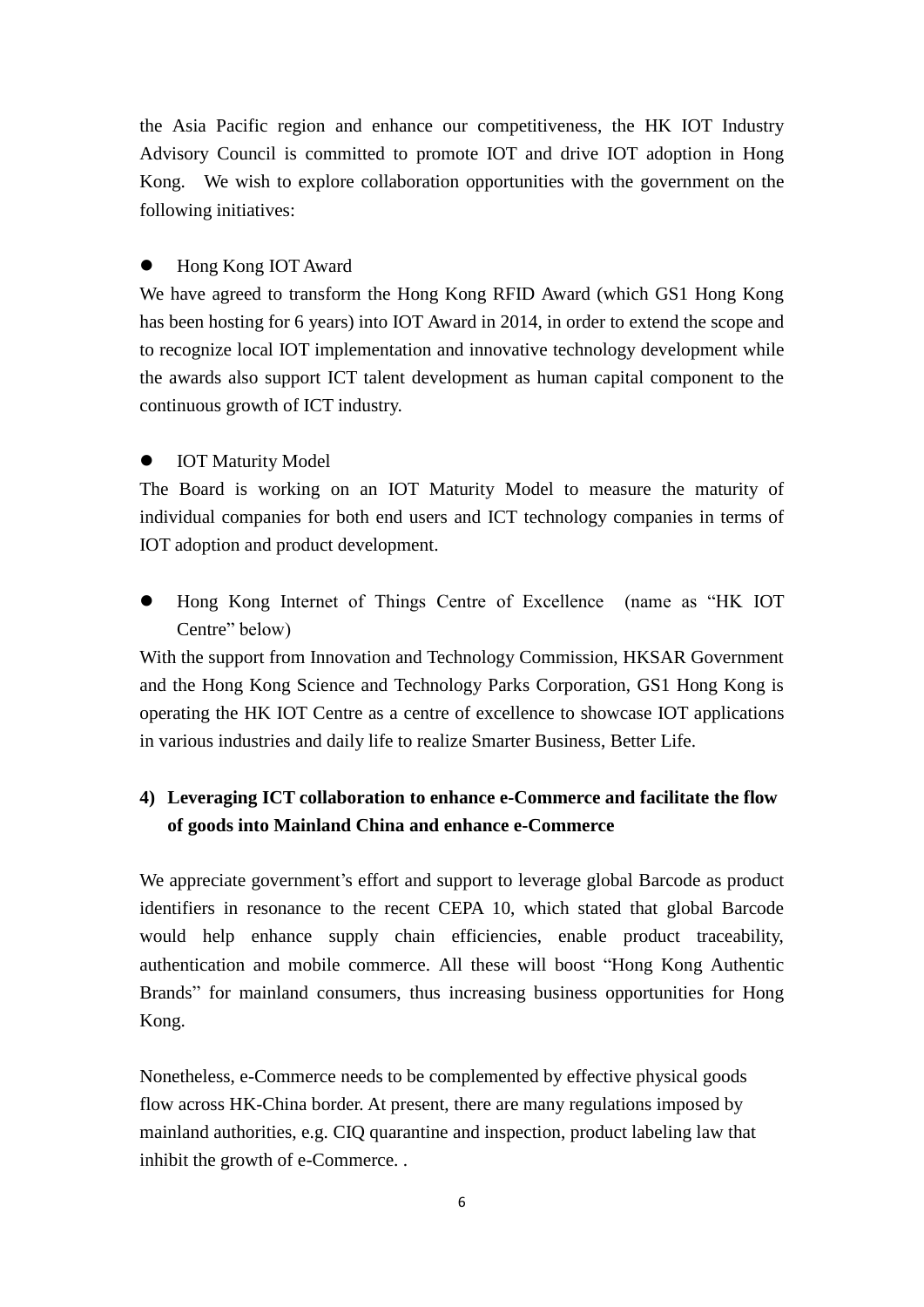We recommend the government to further strengthen ICT collaborations and alignment with the Mainland government departments to facilitate our industries in the sharing of both goods and trade related information for some major trade items such as food and wine in order to assure effective custom clearance and quarantine and to facilitate cross-border trade and e-commerce, hence making smarter business.

### **5) Identify / develop a common index for monitoring ICT adoption for Hong Kong**

According to the Bloomberg Innovation Quotient announced in June 2012, Hong Kong ranks number 36 while South Korea and Singapore rank number 2 and 7 respectively.

We would suggest the government to identify, or develop a common index which can reflect the ICT adoption status of Hong Kong, and to measure our progress in implementing the new D21 Strategy as well as to benchmark with other countries and/or cities.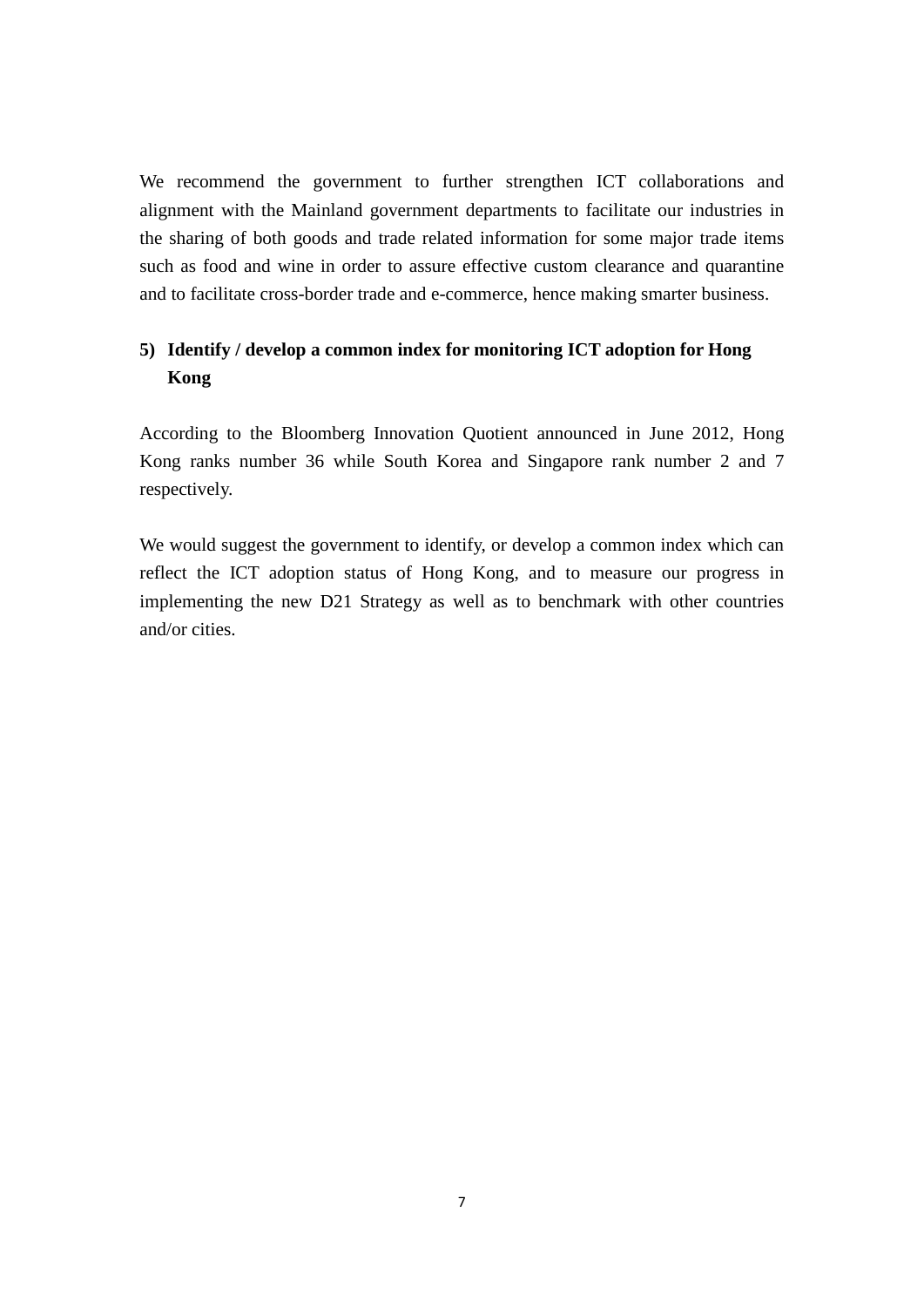## **Conclusion**

We appreciate the setting of the 2014 Digital 21 Strategy to uplift Hong Kong as a smart city for people and business. We strongly recommend the government to take into account the above mentioned suggestions from the industry to making Smarter Hong Kong, Better Living.

We would be happy to elaborate or clarify on any aspect of this submission.

GS1 Hong Kong and Hong Kong Internet of Things Industry Advisory Council

30 November 2013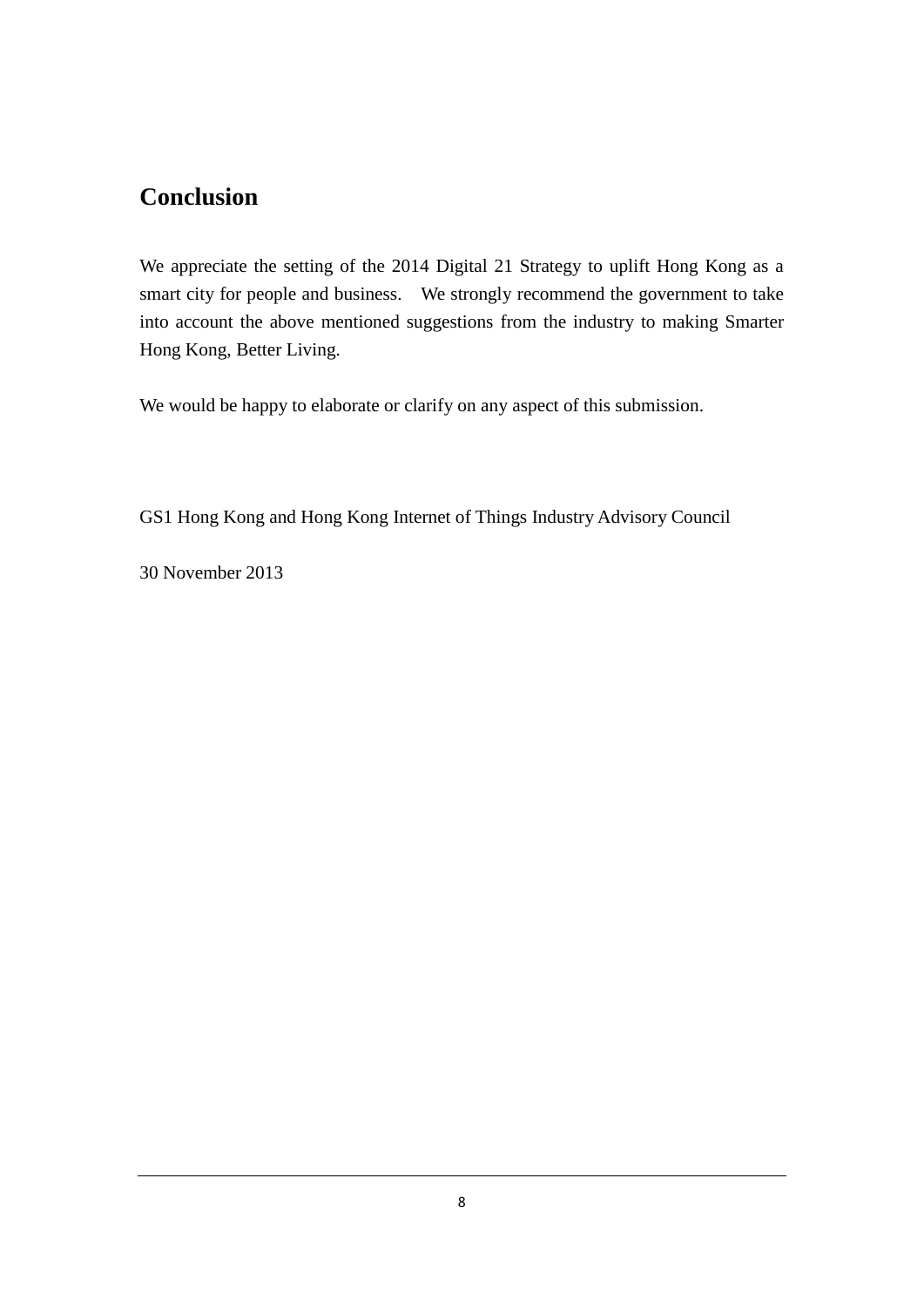## **About GS1 Hong Kong**

Founded by the Hong Kong General Chamber of Commerce in 1989, GS1 Hong Kong is the local chapter of GS1® , a not-for-profit, global supply chain standards organization headquartered in Brussels, Belgium, with over 110 national chapters in 150 countries.

GS1 Hong Kong's mission is to enable Hong Kong enterprises to have more efficient, visible and safer supply chains through the provision of global standards and a full spectrum of standards-based solutions and services, thus making possible business optimization and value creation. It engages with communities of trading partners, industry organizations, governments, and technology providers to understand and respond to their business needs through the adoption and implementation of global standards.

The GS1 System of Standards is the world's most widely used supply chain standards, allowing the efficient and secure movement of products, services, and information between companies and facilitating the interoperability between different business systems.

GS1 Hong Kong is the authorized registration organization for GS1 BarCodes and Electronic Product Code System. It also offers platforms for trusted product information, BarcodePlus; e-ordering and replenishment, ezTRADE; a global traceability system, ezTRACK; and a B2C mobile application, Consumer Connect. The organization also offers training and consulting in supply chain management technologies and best practices, as well as membership and partnership programs to facilitate business matching and global trade collaboration.

GS1 Hong Kong currently has more than 6,500 corporate members covering close to 20 industries including retail consumer goods, food, wine, healthcare, apparel, consumer electronics, logistics, information and technology.

For more information about GS1 Hong Kong, please visit [www.gs1hk.org.](http://www.gs1hk.org/)